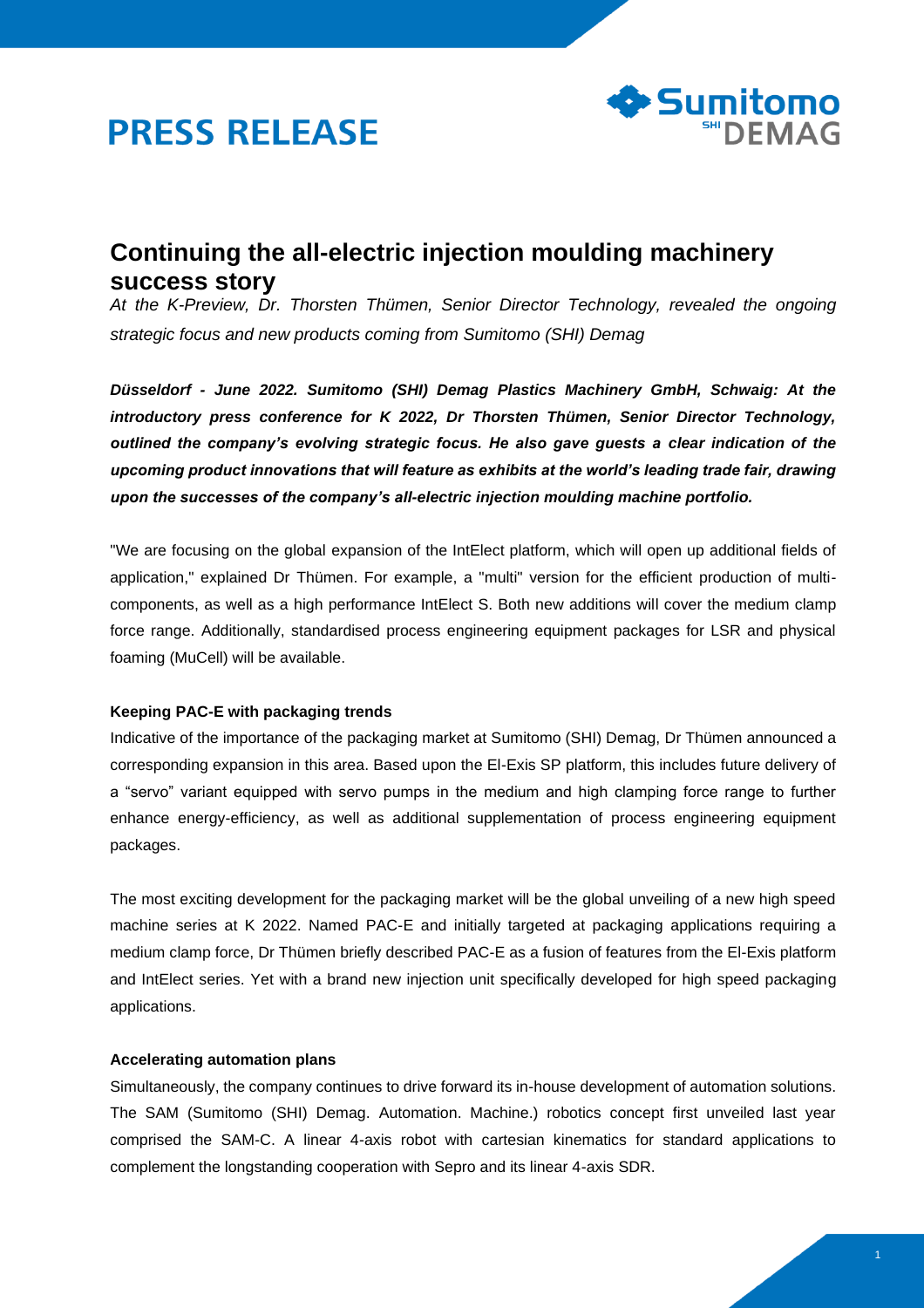

A new addition is an innovative variant of the SAM robot. Designed for more complex requirements, it combines the linear axis system with other technologies. "The SAM models are our proprietary automation products. The design, software and servo motor technology comes from our company," emphasised the Senior Director Technology.

Overall, the company's automation strategy comprises three pillars: 'Easy Automation' is the standardised production solution, encompassing an injection moulding machine and robot. Designed for handle&place and handle&box applications, it offers users a compact production unit footprint, extensive handling functions, with fully integrated robot control. 'Industry Solutions' blends automation concepts developed specifically for the automotive, consumer and electronic industries with automation solutions created by partners for special packaging and medical applications. Lastly, 'Customized Automation' that is based on concepts developed by regional experts located across automation competence centres spanning Europe, Asia and America.

#### **Setting the sustainability example**

Presenting a total of eight full-electric machines under the 'Act! Sustainably' slogan at the revered Dusseldorf show, four will be showcased on the Sumitomo (SHI) Demag stand (Hall 15, D22) and a further four at the VDMA's Circular Economy Area, Sepro (Hall 12, Booth A36), ONI (Hall 10, Booth F45) and Pagès (Hall 13).

Additionally, the company's web-based software solution 'myConnect' plays a central role in presenting critical data and decision making information in real time. "Looking to the future, all new machines will be equipped with this central platform, which offers a wide range of fully networked support services. It's now been extended to also include condition monitoring. Additionally, Sumitomo (SHI) Demag is driving the digitisation and implementation of AI-supported systems through to an IoT platform that combines all functions," states Dr Thümen.

In his presentation at the K-Preview, the Senior Director Technology presented the individual exhibits, highlighting special technological features and disclosed more application-specific information. More details were promised to the public in the run up to the international trade show.

Venturing to sum up the strategic outlook, notwithstanding the aggregate effects of global economic uncertainties, Dr Thümen announced: "Our strategic ambition is to be an international system provider respected for our industry-oriented application expertise, with a European focus," he announced. The company's global positioning and associated strength should provide the basis for this. Drawing upon the synergies between the individual plants in Germany (Schwaig/Wiehe), China (Ningbo) and Japan (Chiba).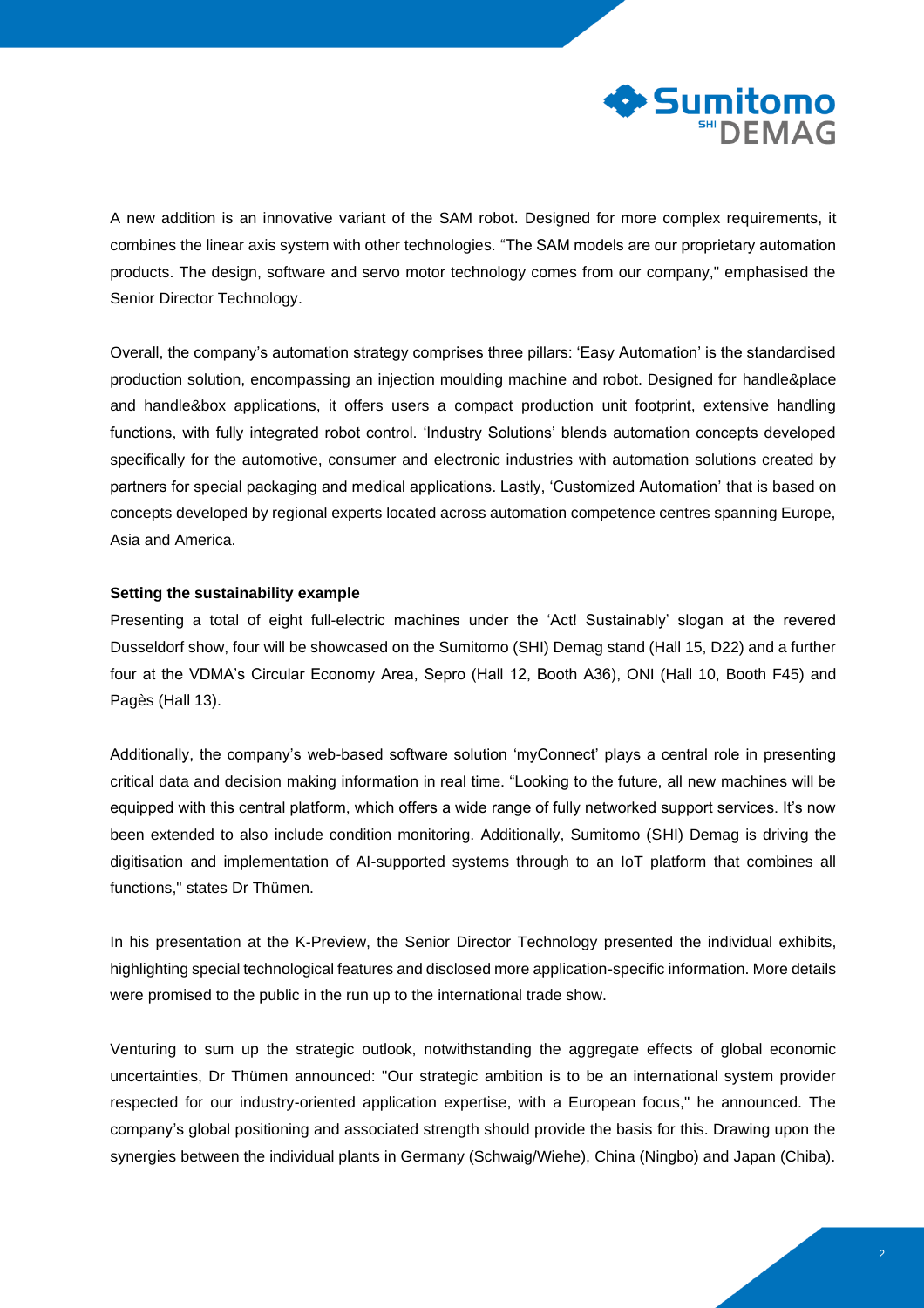

He used the hydraulic series Systec XL to put this into context. Citing that delivery times in Europe should drastically reduce, customers in Asia get access to previously unavailable machines and market penetration in South America increases.

With the all-electric IntElect series, the strategic direction remains steadfast. Standard applications will continue to have orders fulfilled in Chiba. For industry orientated and customised solutions, the IntElect machines will be manufactured in Germany.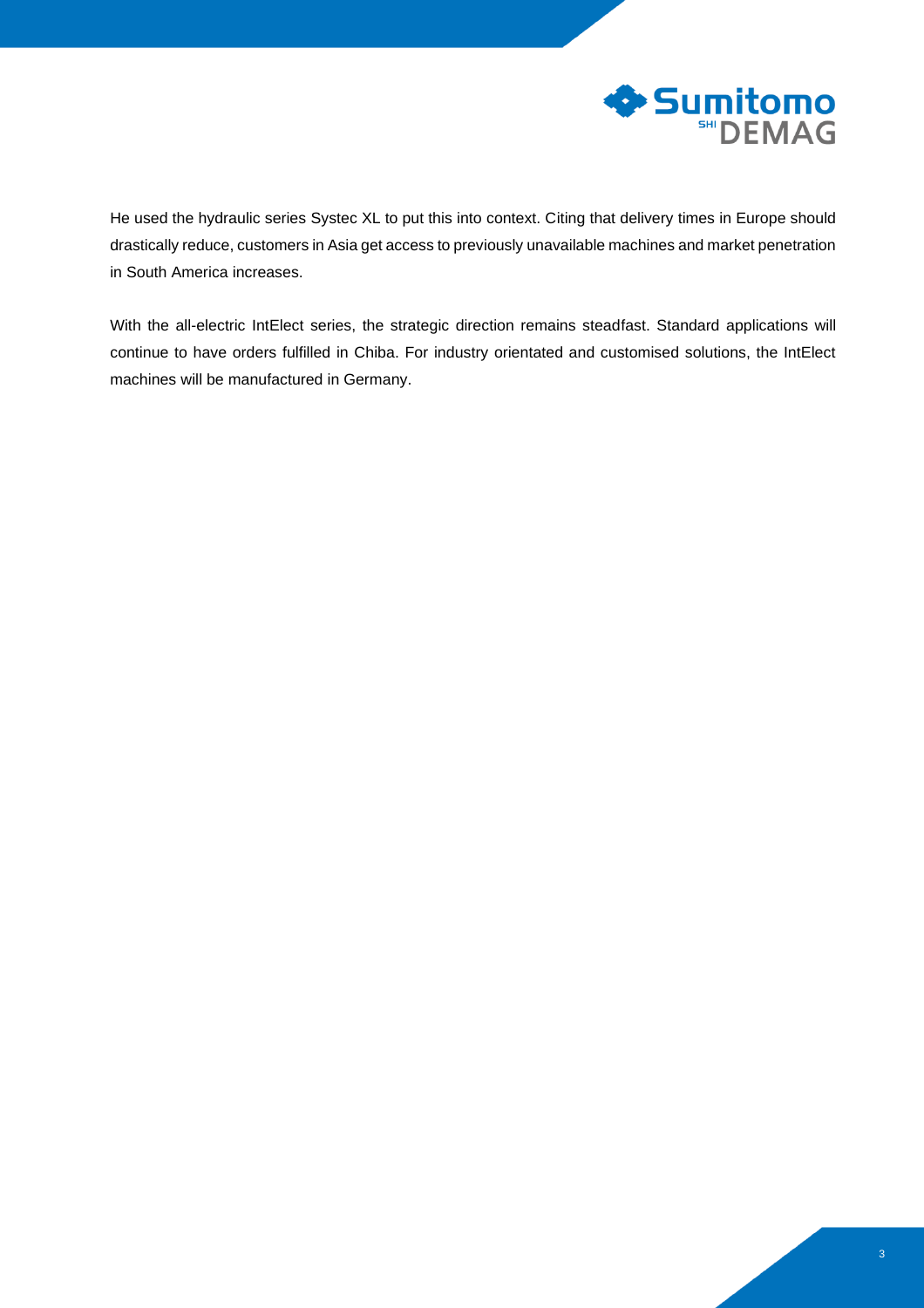

## **Images/Captions:**



**Image:** Dr Thorsten Thümen, Senior Director Technology of Sumitomo (SHI) Demag Plastics Machinery, global market leader in all-electric injection moulding machines

# **Contact**

Alexandra Schaper Marketing Manager Sumitomo (SHI) Demag +34 674 365 956 alexandra.schaper@shi-g.com